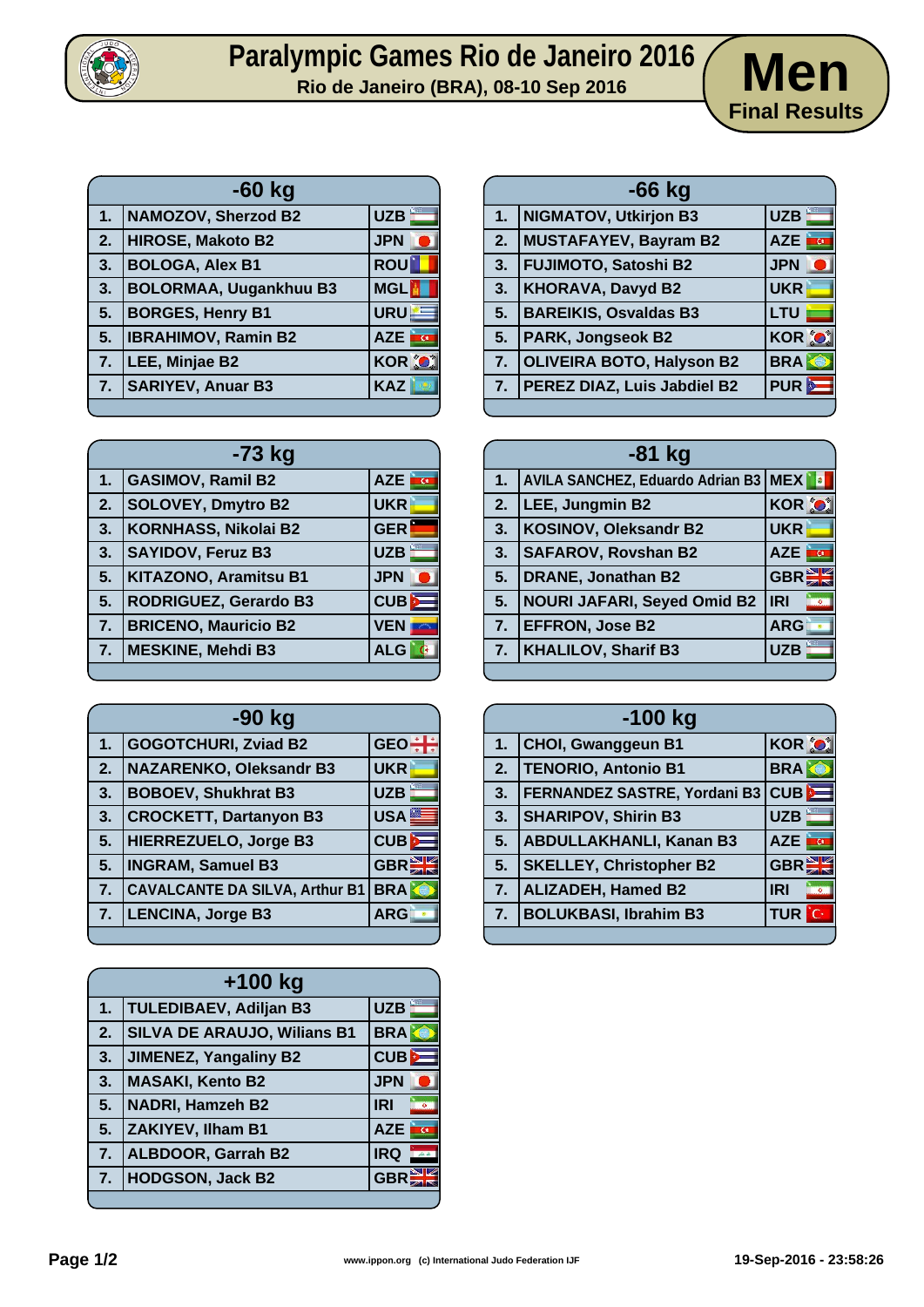

## **Paralympic Games Rio de Janeiro 2016 Rio de Janeiro (BRA), 08-10 Sep 2016 Women**

| -48 kg                            |              |
|-----------------------------------|--------------|
| LI, Liging B2                     | <b>CHN</b>   |
| <b>BRUSSIG, Carmen B2</b>         | <b>GER</b>   |
| <b>HALINSKA, Yuliya B2</b>        | <b>UKR</b>   |
| <b>TASIN, Ecem B2</b>             | <b>TUR</b> C |
| HANGAI, Shizuka B2                | <b>JPN</b>   |
| LEE, Kai-Lin B2                   | TPE &        |
| <b>FERREIRA CARDOSO, Karla B3</b> | <b>BRA</b>   |
| <b>GOMEZ, Paula B1</b>            | <b>ARG</b>   |
|                                   |              |

| $-57$ kg |                                            |                           |
|----------|--------------------------------------------|---------------------------|
| 1.       | <b>CHERNIAK, Inna B2</b>                   | <b>UKR</b>                |
| 2.       | DA SILVA TEIXEIRA ARAUJO, Lucia B3         | <b>BRAKE</b>              |
| 3.       | <b>HIROSE, Junko B3</b>                    | <b>JPN</b>                |
| 3.       | <b>SEO, Hana B3</b>                        | <b>KOR O</b>              |
| 5.       | <b>MERENCIANO HERRERO, Maria Monica B2</b> | <b>ESP</b><br>$\vec{m}_i$ |
| 5.       | <b>WANG, Lijing B2</b>                     | <b>CHN</b>                |
| 7.       | <b>ABDULLAYEVA, Sabina B2</b>              | <b>AZE</b>                |
| 7.       | <b>BURANYI, Flora B1</b>                   | <b>HUN</b>                |
|          |                                            |                           |

| -70 kg |                                               |                  |
|--------|-----------------------------------------------|------------------|
| 1.     | RUVALCABA ALVAREZ, Lenia Fabiola B3   MEX   8 |                  |
| 2.     | <b>MARTINS MALDONADO, Alana B2 BRA</b>        |                  |
| 3.     | <b>RAHIMOVA, Gulruh B3</b>                    | <b>UZB</b>       |
| 3.     | SOAZO, Naomi B2                               | <b>VEN</b>       |
| 5.     | <b>BRESKOVIC, Lucija B3</b>                   | <b>CRO</b>       |
| 5.     | <b>SZABO, Nikolett B2</b>                     | <b>HUN</b>       |
| 7.     | <b>GREENHOUGH, Natalie B2</b>                 | GBR <sup>E</sup> |
| 7.     | ZHOU, Qian B3                                 | <b>CHN</b>       |
|        |                                               |                  |

|    | $-52$ kg                              |            |
|----|---------------------------------------|------------|
| 47 | <b>MARTINET, Sandrine B2</b>          | <b>FRA</b> |
| 2. | <b>BRUSSIG, Ramona B2</b>             | <b>GER</b> |
| 3. | <b>ABDELLAOUI, Cherine B3</b>         | ALG        |
| 3. | <b>SALAEVA, Sevinch B3</b>            | UZB        |
| 5. | <b>FERREIRA, Michele Aparecida B2</b> | <b>BRA</b> |
| 5. | <b>GAGNE, Priscilla B1</b>            | <b>CAN</b> |
| 7. | <b>ISHII, Ayumi B2</b>                | <b>JPN</b> |
| 7. | LOHATSKA, Liudmyla B2                 | <b>UKR</b> |
|    |                                       |            |

**Final Results**

| $-63$ kg       |                                 |               |
|----------------|---------------------------------|---------------|
| $\mathbf{1}$ . | <b>RODRIGUEZ, Dalidaivis B2</b> | CUB           |
| 2.             | <b>HUSIEVA, Iryna B2</b>        | <b>UKR</b>    |
| 3.             | <b>JIN, Songlee B2</b>          | <b>KOR OF</b> |
| 3.             | NURMETOVA, Tursunpashsha B3     | <b>UZB</b>    |
| 5 <sub>1</sub> | <b>PERNHEIM, Nicolina B1</b>    | <b>SWE</b>    |
| 5.             | <b>ZHOU, Tong B2</b>            | <b>CHN</b>    |
| 7.             | <b>YONEDA, Mayumi B2</b>        | <b>JPN</b>    |
| 7.             |                                 |               |
|                |                                 |               |

| +70 kg |                                    |                  |  |  |  |  |  |
|--------|------------------------------------|------------------|--|--|--|--|--|
| 1.     | <b>YUAN, Yanping B3</b>            | <b>CHN</b>       |  |  |  |  |  |
| 2.     | <b>ALIMOVA, Khayitjon B3</b>       | <b>UZB</b>       |  |  |  |  |  |
| 3.     | <b>GARCIA, Christella B1</b>       | USA <sup>E</sup> |  |  |  |  |  |
| 3.     | <b>TASBAG, Mesme B3</b>            | <b>TUR</b> C     |  |  |  |  |  |
| 5.     | <b>KACHAN, Arina B3</b>            | <b>BLR</b>       |  |  |  |  |  |
| 5.     | <b>SILVA DE ALMEIDA, Deanne B2</b> | <b>BRA</b>       |  |  |  |  |  |
| 7.     | <b>CHUNG, Sarah B3</b>             | USA <b>■</b>     |  |  |  |  |  |
| 7.     | NANTHARAK, Methawadee B1           | <b>THA</b>       |  |  |  |  |  |
|        |                                    |                  |  |  |  |  |  |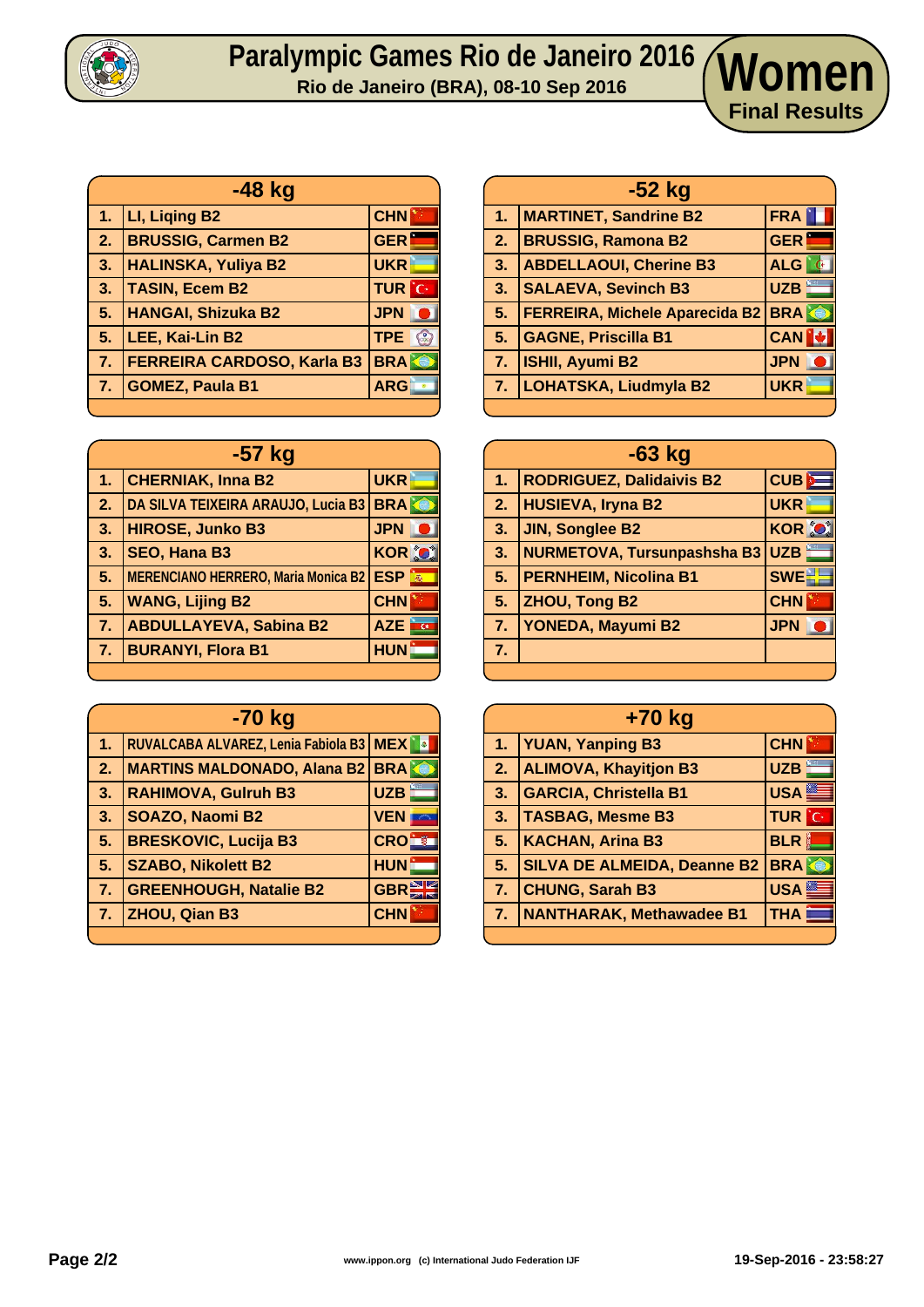

## **Paralympic Games Rio de Janeiro 2016 Rio de Janeiro (BRA), 08-10 Sep 2016 Medals**

**Total**

|                    |                                 |            |                                 | 1st place               | 2nd place               | 3rd place               | 5th place        | 7th place        |
|--------------------|---------------------------------|------------|---------------------------------|-------------------------|-------------------------|-------------------------|------------------|------------------|
| 1.                 |                                 | <b>UZB</b> | Uzbekistan                      | 3                       | 1                       | 6                       | $\boldsymbol{0}$ | 1                |
| 2.                 |                                 | <b>CHN</b> | China                           | $\overline{\mathbf{2}}$ | $\pmb{0}$               | $\pmb{0}$               | $\overline{2}$   | 1                |
| 3.                 | <b>a</b>                        | <b>MEX</b> | Mexico                          | $\mathbf 2$             | $\pmb{0}$               | $\pmb{0}$               | $\pmb{0}$        | $\pmb{0}$        |
| 4.                 |                                 | <b>UKR</b> | <b>Ukraine</b>                  | 1                       | $\mathbf{3}$            | $\mathbf{3}$            | $\pmb{0}$        | 1                |
| 5.                 | <b>O</b>                        | <b>KOR</b> | Korea, South                    | 1                       | 1                       | $\overline{\mathbf{2}}$ | 1                | 1                |
| 6.                 | $\overline{G}$                  | <b>AZE</b> | Azerbaijan                      | 1                       | 1                       | 1                       | 3                | 1                |
| 7.                 |                                 | <b>CUB</b> | Cuba                            | 1                       | $\pmb{0}$               | $\overline{\mathbf{2}}$ | $\overline{2}$   | 0                |
| 8.                 |                                 | <b>FRA</b> | France                          | 1                       | $\pmb{0}$               | $\pmb{0}$               | $\boldsymbol{0}$ | 0                |
| 8.                 | <u>+ 1 + </u><br>$\blacksquare$ | <b>GEO</b> | Georgia                         | 1                       | $\pmb{0}$               | 0                       | $\pmb{0}$        | 0                |
| 10.                |                                 | <b>BRA</b> | <b>Brazil</b>                   |                         | $\overline{\mathbf{4}}$ | $\pmb{0}$               | $\overline{2}$   | 3                |
| 11.                |                                 | <b>GER</b> | Germany                         |                         | $\mathbf 2$             | 1                       | 0                | 0                |
| 12.                |                                 | <b>JPN</b> | Japan                           |                         | 1                       | $\mathbf{3}$            | $\overline{2}$   | $\overline{2}$   |
| 13.                | Ċ.                              | <b>TUR</b> | <b>Turkey</b>                   |                         |                         | $\overline{\mathbf{2}}$ | $\mathsf 0$      | 1                |
| 13.                | œ                               | <b>USA</b> | <b>United States of America</b> |                         |                         | $\mathbf 2$             | $\pmb{0}$        | 1                |
| 15.                | $\mathbf{G}$                    | <b>ALG</b> | Algeria                         |                         |                         | 1                       | $\boldsymbol{0}$ | 1                |
| 15.                | 783                             | <b>VEN</b> | Venezuela                       |                         |                         | 1                       | $\mathbf 0$      | 1                |
| 17.                |                                 | <b>MGL</b> | Mongolia                        |                         |                         | 1                       | $\boldsymbol{0}$ | 0                |
| 17.                |                                 | <b>ROU</b> | Romania                         |                         |                         | 1                       | $\pmb{0}$        | $\boldsymbol{0}$ |
| 19.                | X                               | <b>GBR</b> | <b>Great Britain</b>            |                         |                         |                         | 3                | $\overline{2}$   |
| 20.                | <b>10.1</b>                     | <b>IRI</b> | Iran                            |                         |                         |                         | $\overline{2}$   | 1                |
| 21.                |                                 | <b>HUN</b> | Hungary                         |                         |                         |                         | $\mathbf 1$      | 1                |
| 22.                |                                 | <b>BLR</b> | <b>Belarus</b>                  |                         |                         |                         | $\mathbf 1$      | $\boldsymbol{0}$ |
| 22.                | ø                               | <b>CAN</b> | Canada                          |                         |                         |                         | 1                | 0                |
| 22.                | in@∎                            | <b>CRO</b> | Croatia                         |                         |                         |                         | $\mathbf 1$      | 0                |
| 22.                | $\overline{\rho_{\rm{B}}}$      | <b>ESP</b> | Spain                           |                         |                         |                         | 1                | $\pmb{0}$        |
| 22.                |                                 | <b>LTU</b> | Lithuania                       |                         |                         |                         | $\mathbf 1$      | $\mathsf 0$      |
| 22. $\blacksquare$ |                                 | <b>SWE</b> | Sweden                          |                         |                         |                         | 1                | $\,0\,$          |
| 22.                | $\circledcirc$                  | <b>TPE</b> | Chinese Taipei                  |                         |                         |                         | $\mathbf 1$      | $\pmb{0}$        |
| 22.                |                                 | <b>URU</b> | Uruguay                         |                         |                         |                         | $\mathbf{1}$     | $\mathsf 0$      |
| 30.                | $\overline{\phantom{a}}$        | <b>ARG</b> | Argentina                       |                         |                         |                         |                  | 3                |
|                    | 31. <b>March 1999</b>           | <b>IRQ</b> | Iraq                            |                         |                         |                         |                  | $\mathbf 1$      |
| 31.                | $\sqrt{2}$                      | <b>KAZ</b> | Kazakhstan                      |                         |                         |                         |                  | $\mathbf{1}$     |
| 31.1               |                                 | <b>PUR</b> | Puerto Rico                     |                         |                         |                         |                  | $\mathbf{1}$     |
| 31.                |                                 | <b>THA</b> | Thailand                        |                         |                         |                         |                  | $\mathbf{1}$     |

36 nations in this event

- 34 nations with places 1st-7th ( = 94% )
- 18 nations with medals  $( = 50\%)$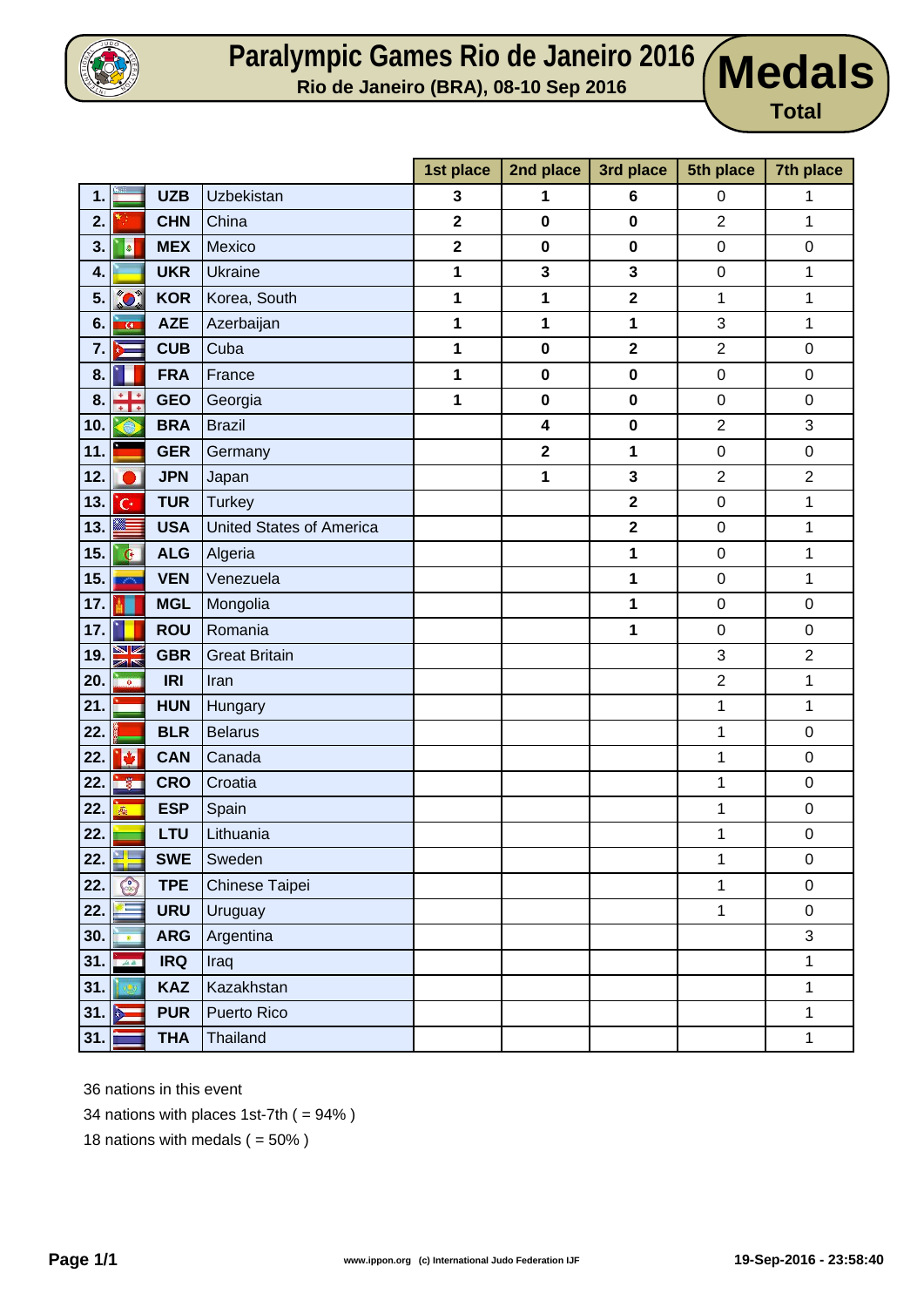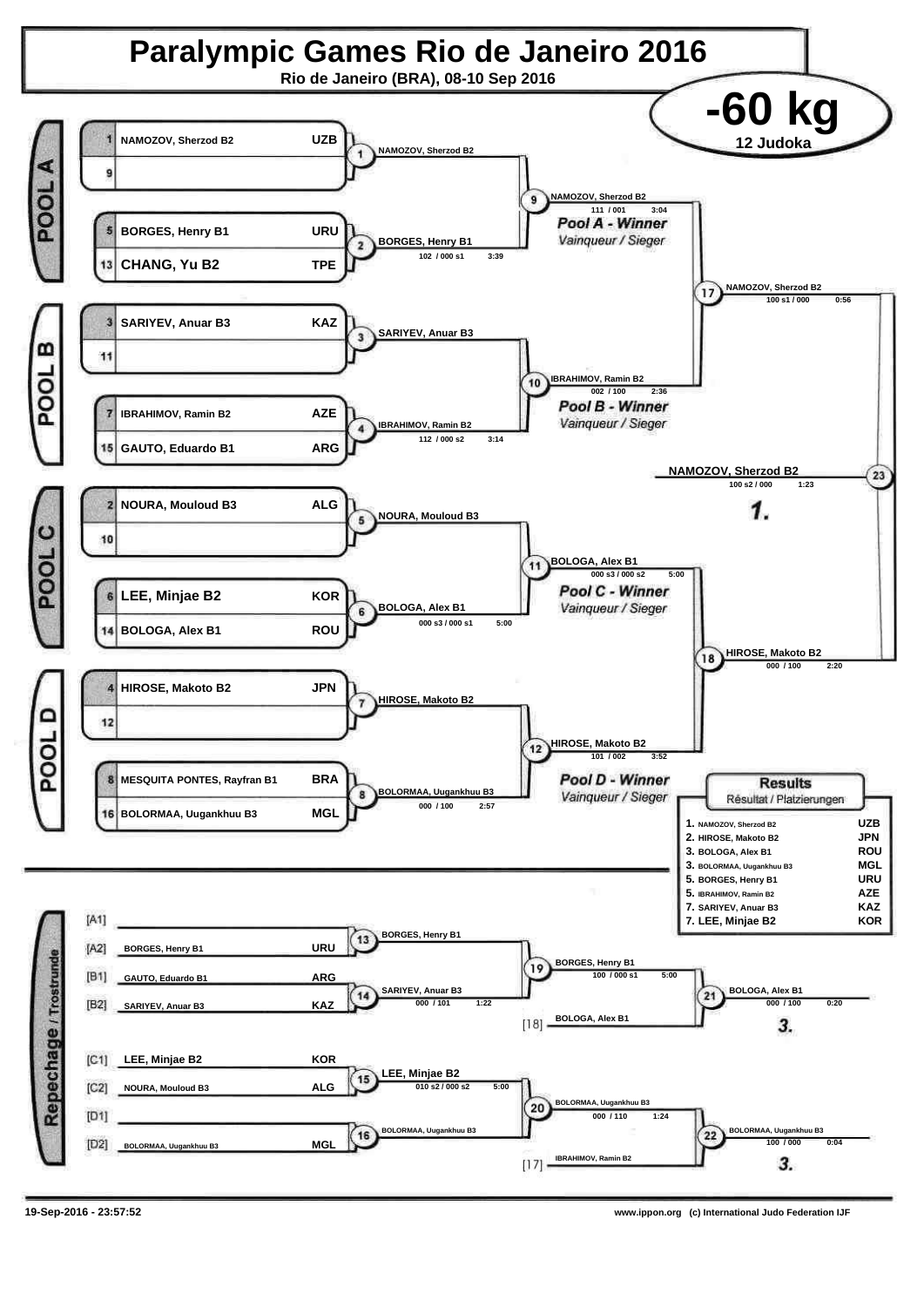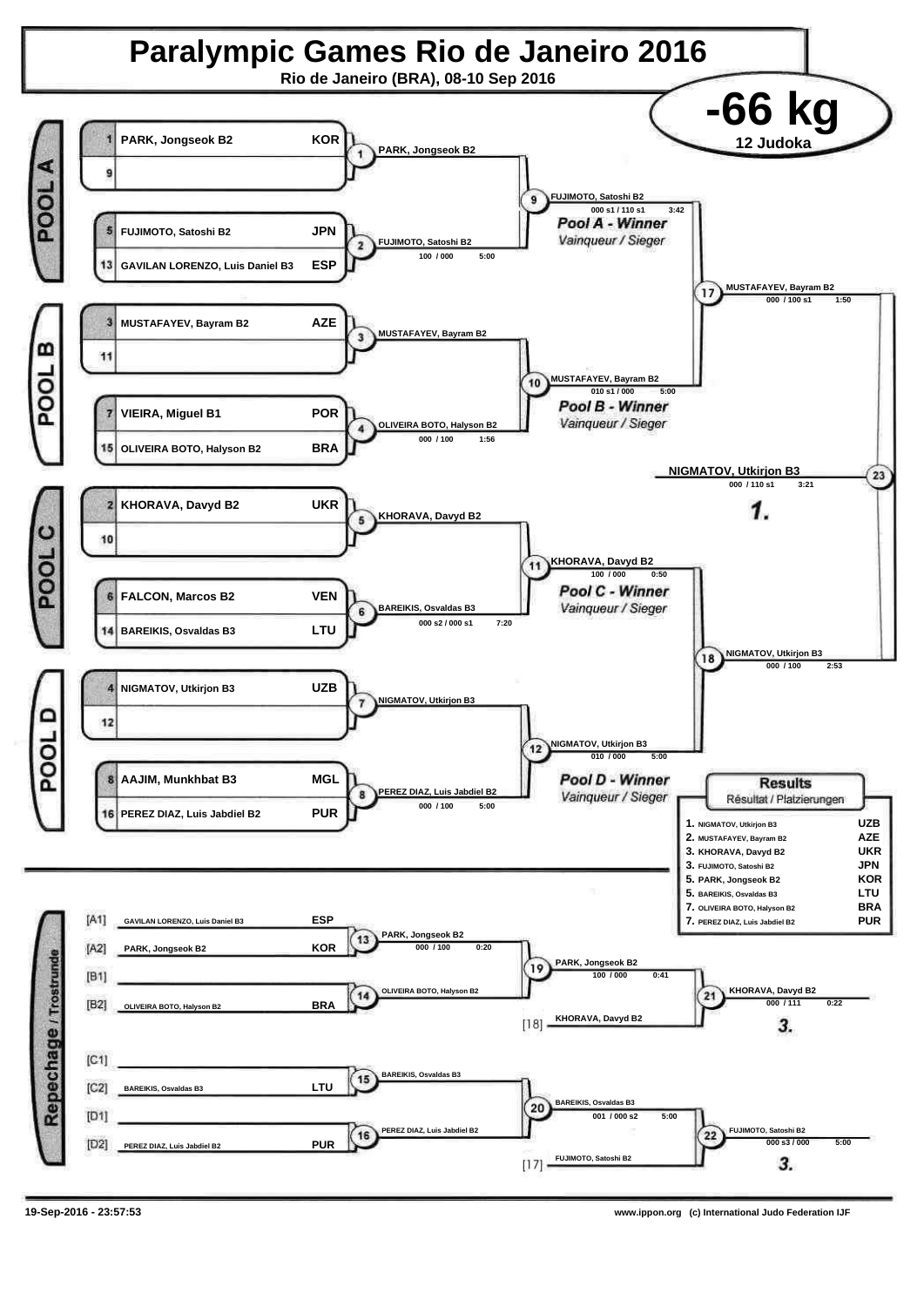![](_page_5_Figure_0.jpeg)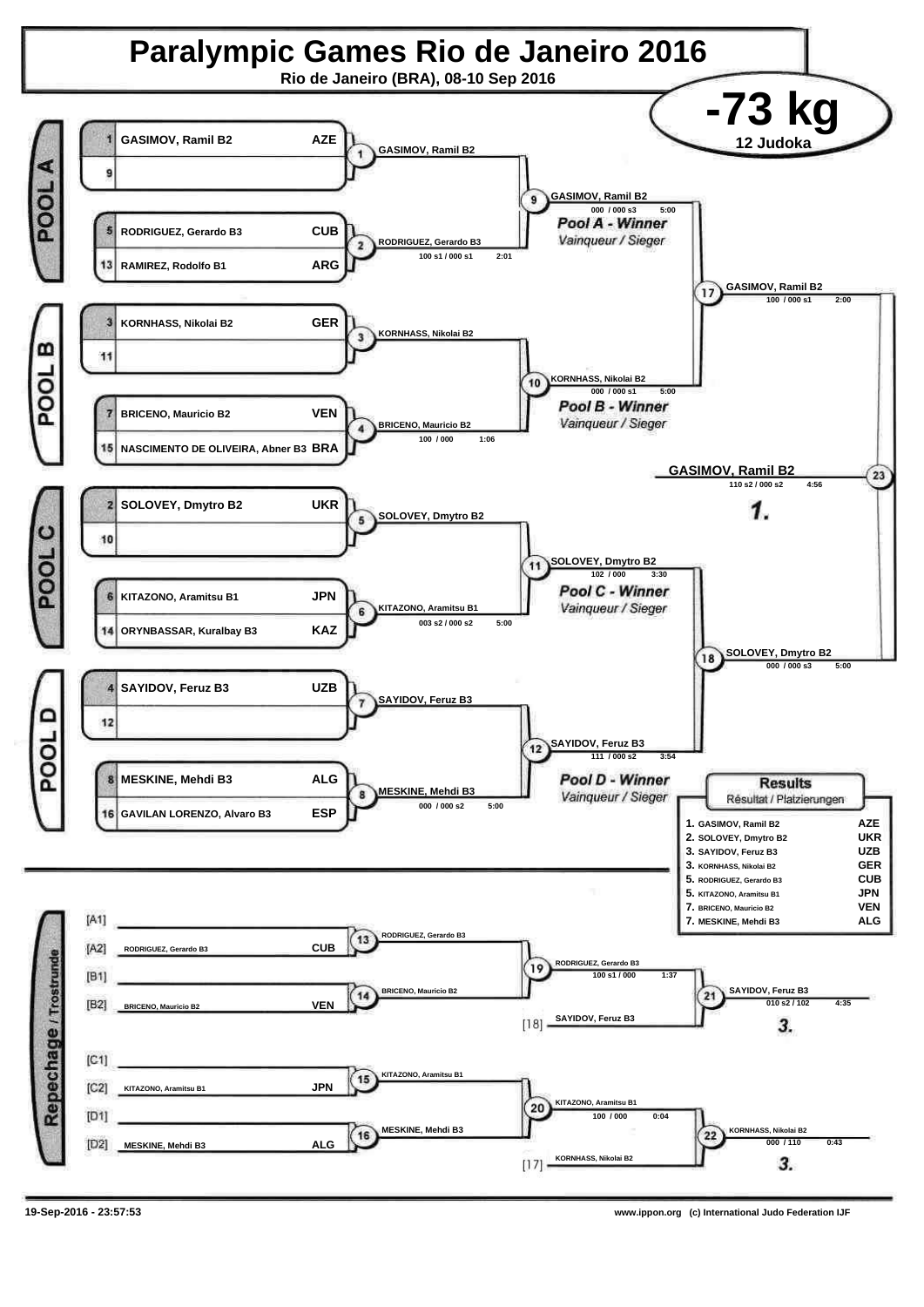![](_page_6_Figure_0.jpeg)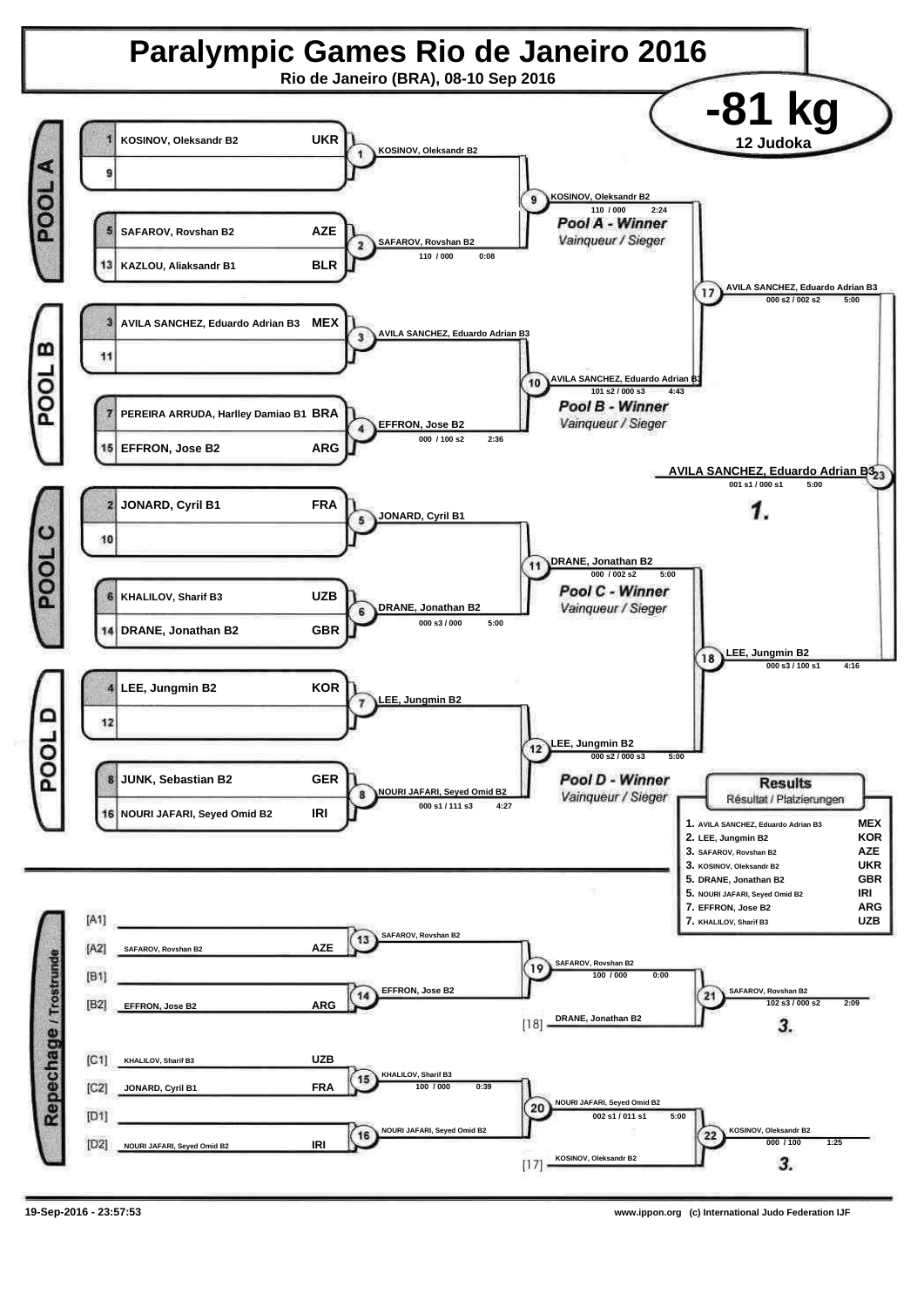![](_page_7_Figure_0.jpeg)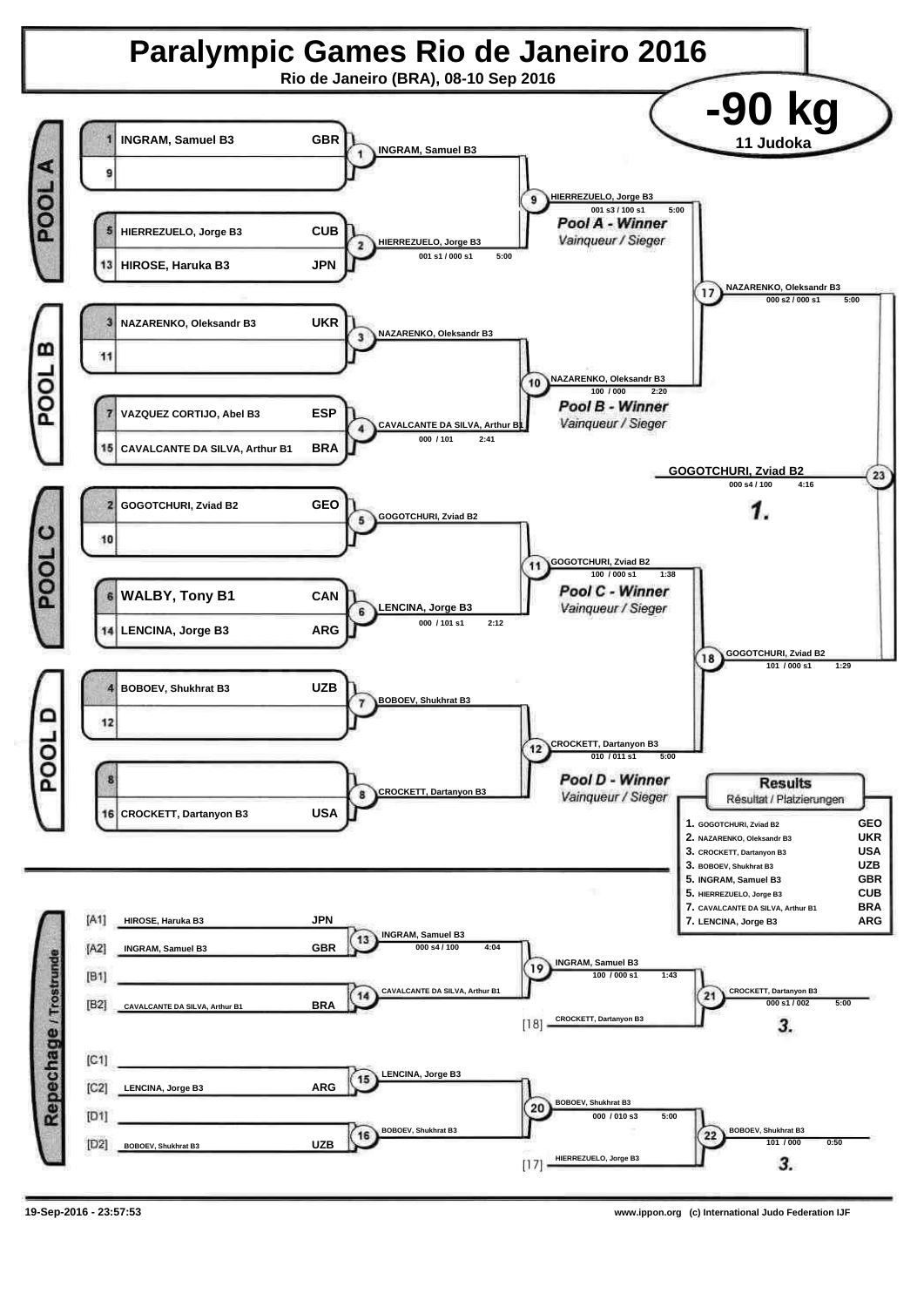![](_page_8_Figure_0.jpeg)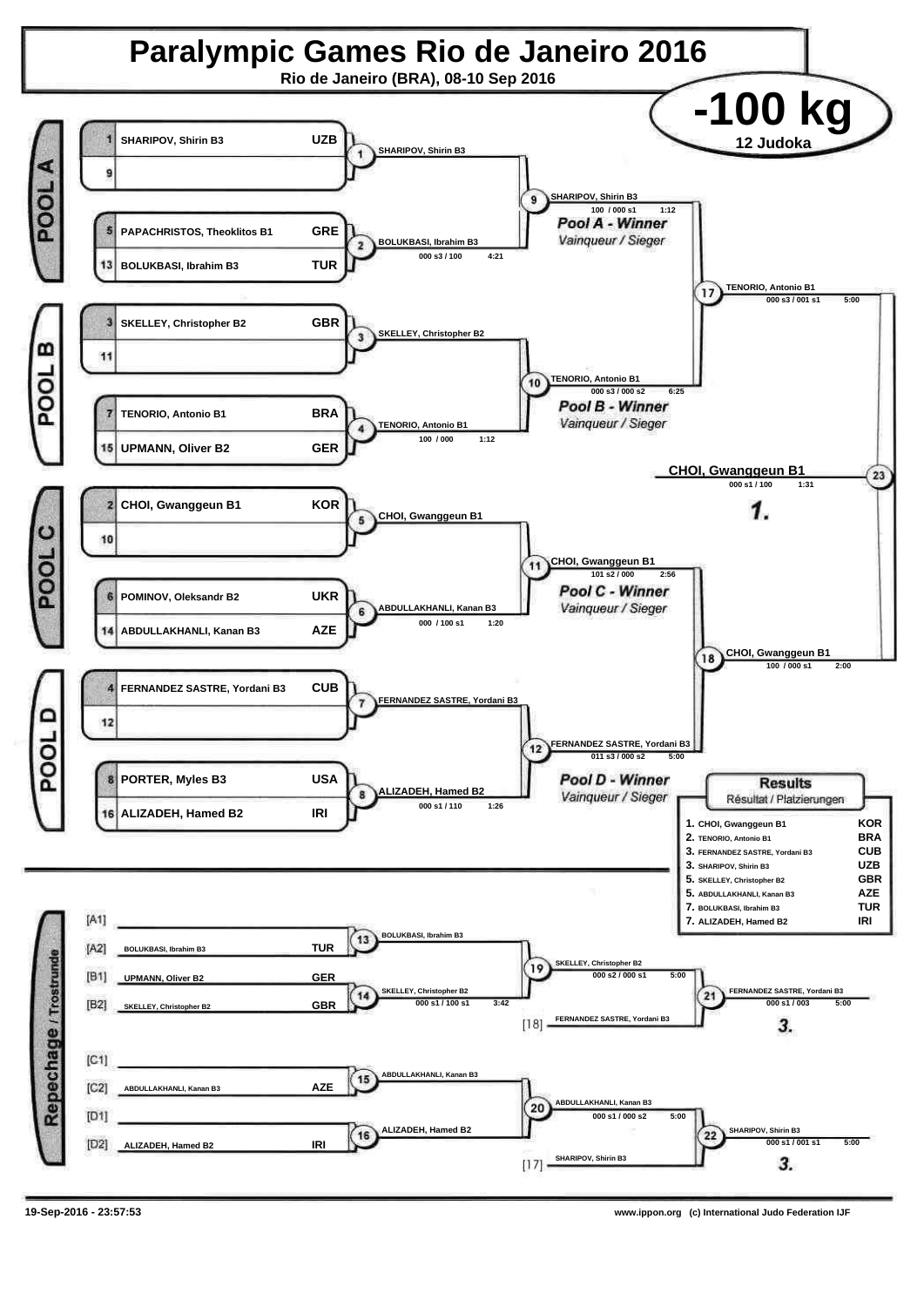![](_page_9_Figure_0.jpeg)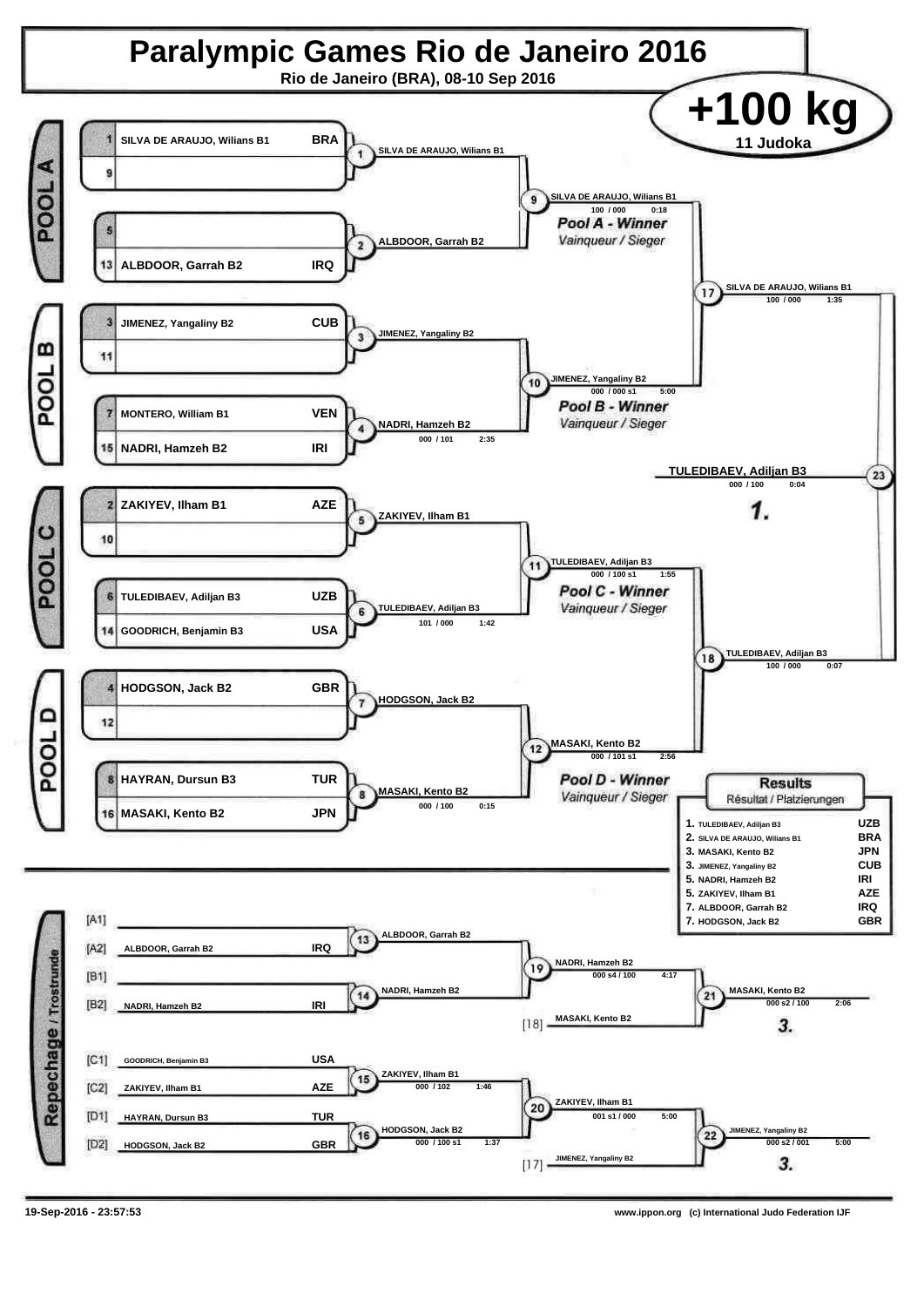![](_page_10_Figure_0.jpeg)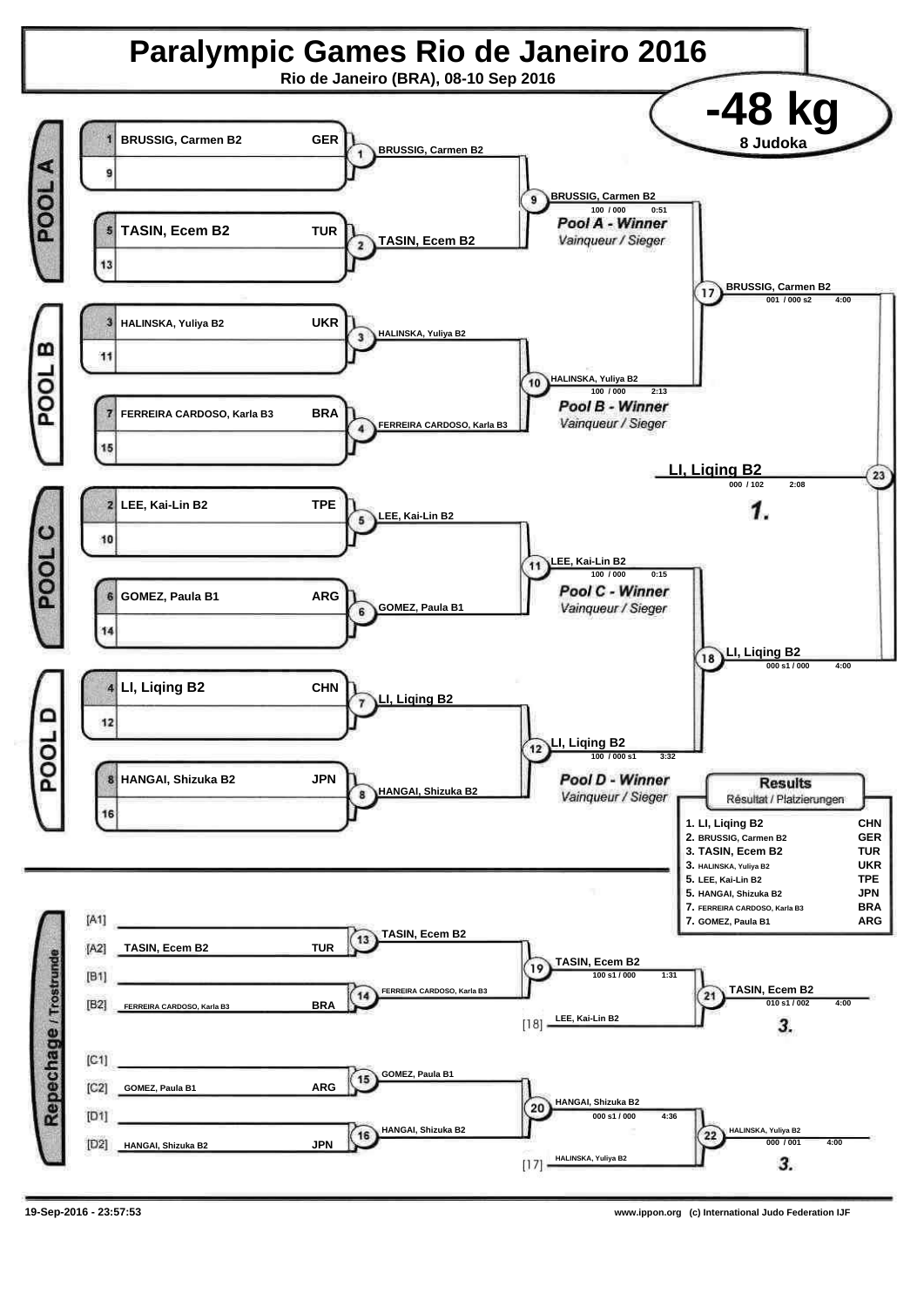![](_page_11_Figure_0.jpeg)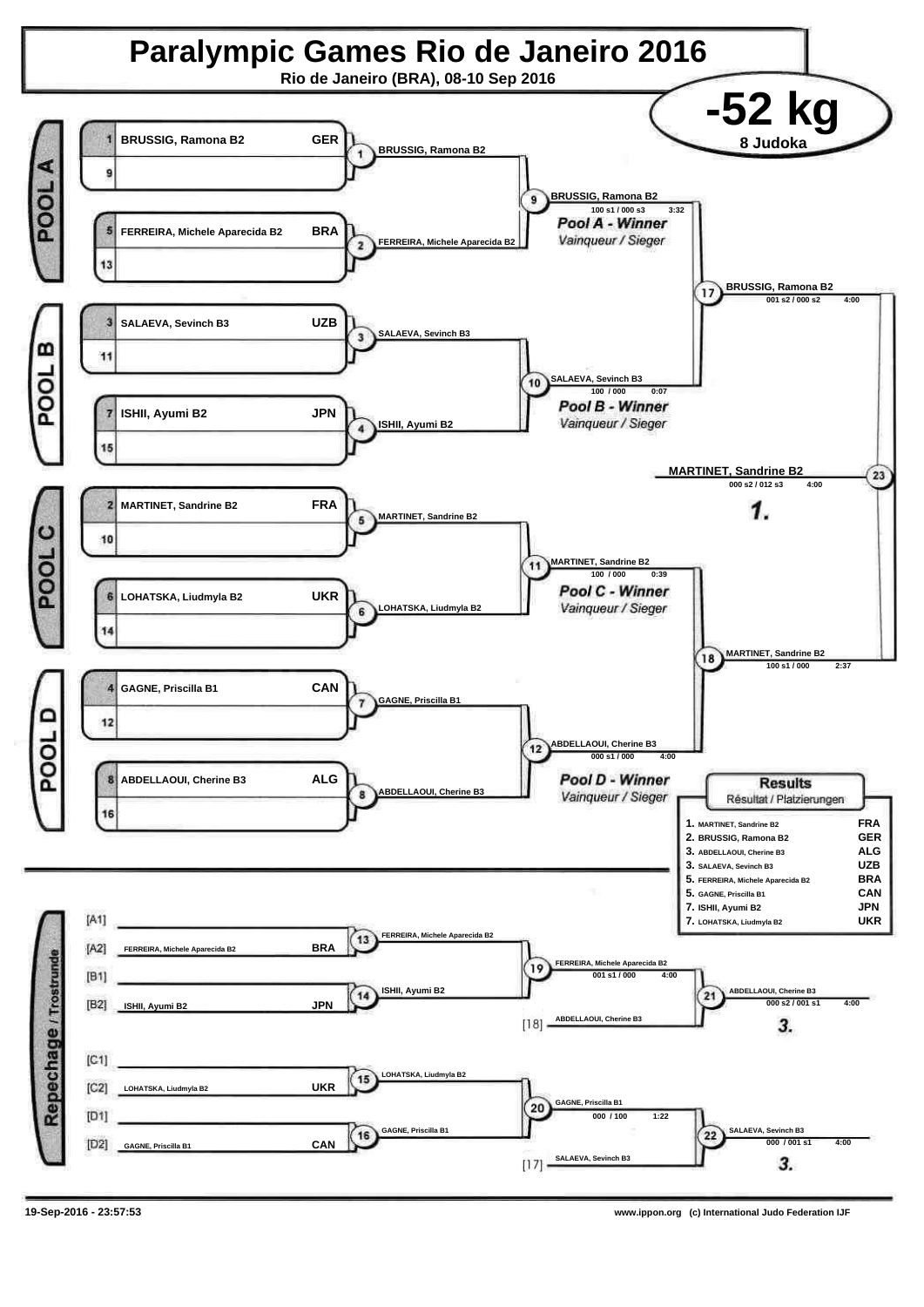![](_page_12_Figure_0.jpeg)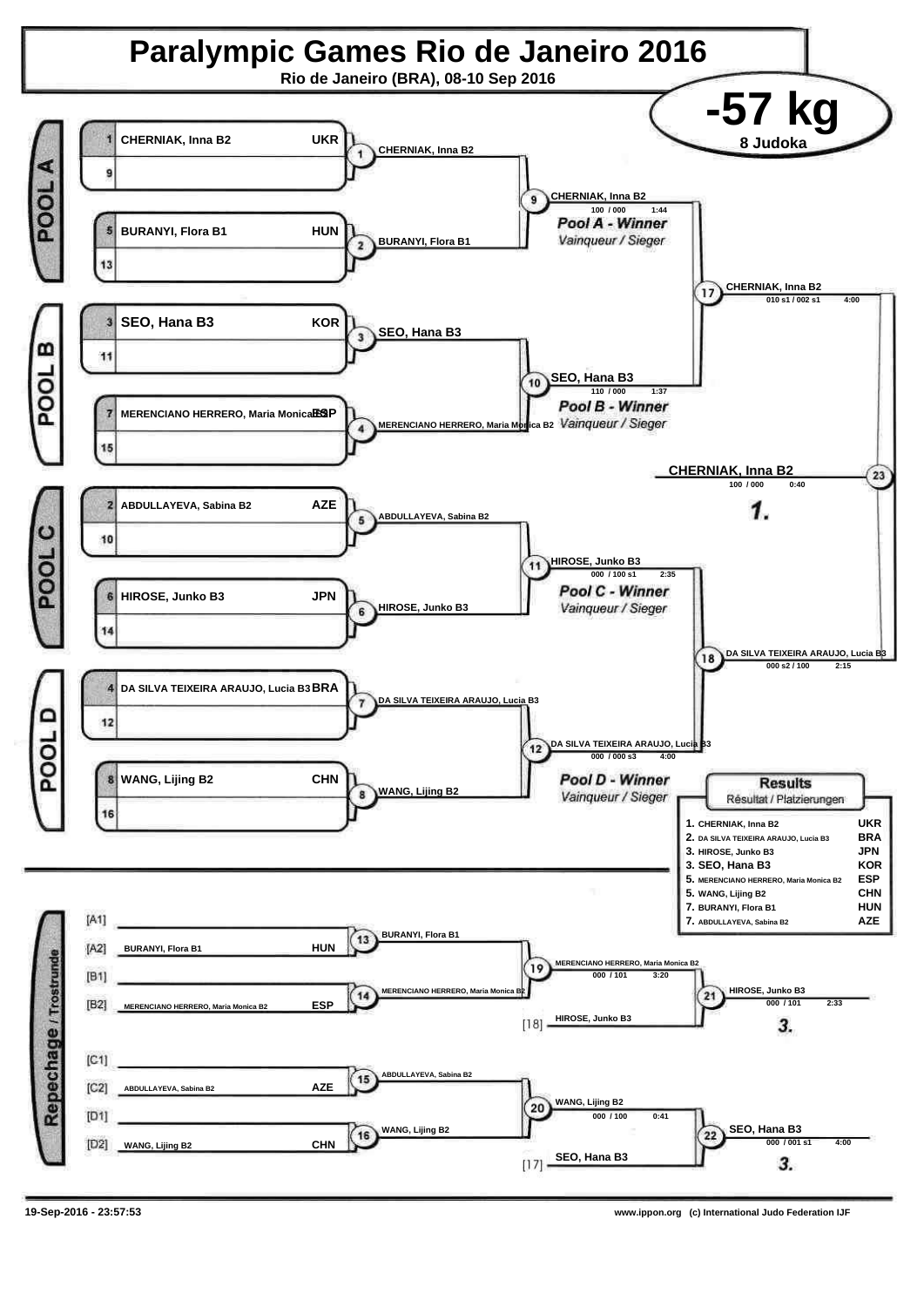![](_page_13_Figure_0.jpeg)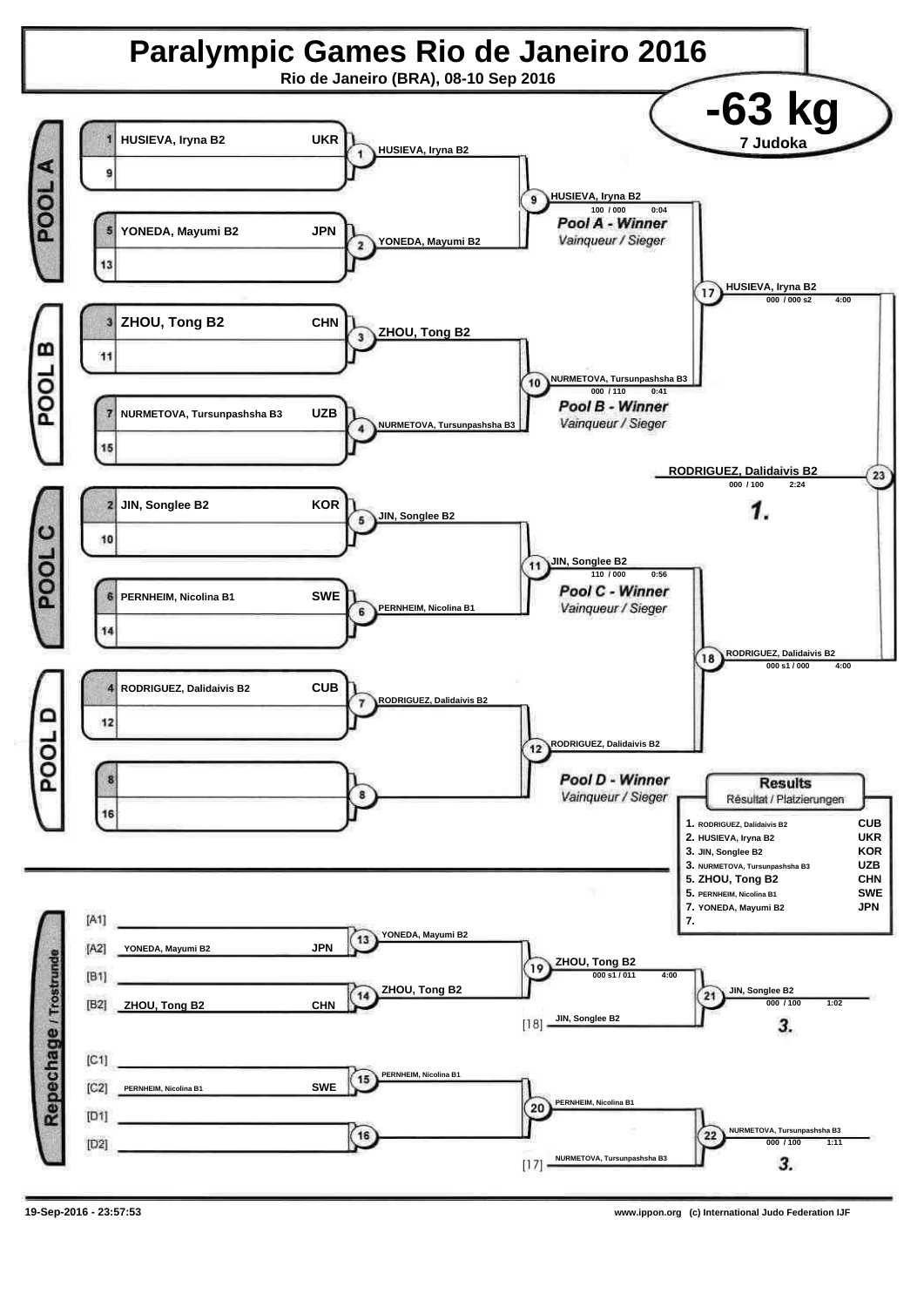![](_page_14_Figure_0.jpeg)